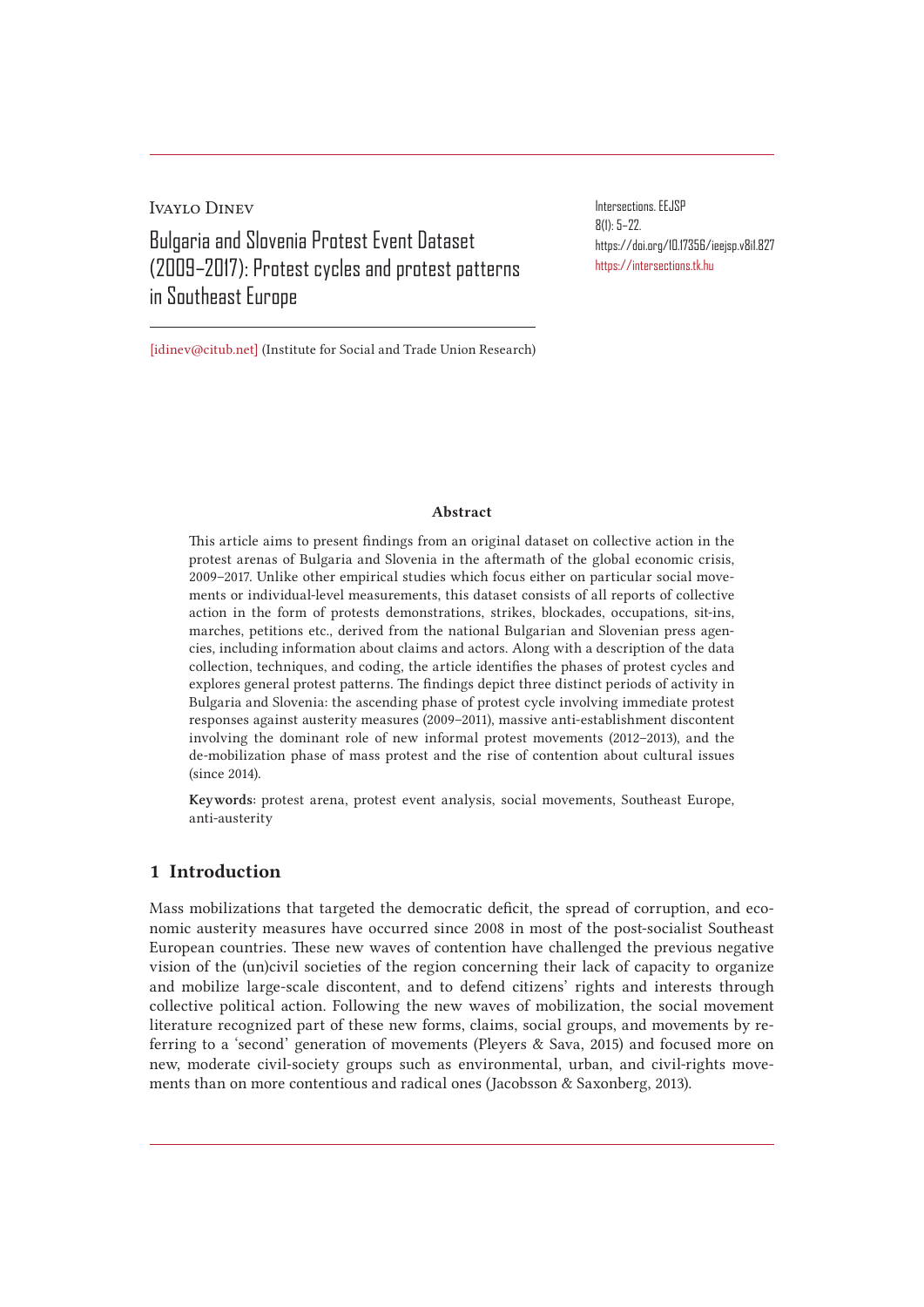Following the recent research interest in the rise of new protest mobilizations, the main research question of this article is what characterizes the recent waves of protest in post-socialist Southeast Europe? Previous case-study research in the region has involved the deep investigation of particular social movements or protest waves, but there is still a need for a more complex, longitudinal, and nuanced approach to the long-term dynamics of mobilization and the interaction of multiple actors. In going beyond the presentist notion of individual-level participation and the movement-centric approach of recent social movement literature, this work aims to explore the long-term dynamics of protest mobilizations, including multiple claims and repertoires, through the perspective of protest event analysis of two paradigmatic cases of mass protest mobilization in SEE: namely, in Bulgaria and Slovenia. In filling the gap in our understanding of the protest dynamics in SEE in the aftermath of the 'Global Recession', the dataset provides new empirical evidence about the characteristics and patterns of recent mass mobilizations.

This work draws on two similar cases involving recent anti-establishment cycles of protest. The discontent in Bulgaria and Slovenia in the period between 2012 and 2014 expanded into the most massive and widespread protest wave since the 1990s, with high levels of public support and citizen participation. The street demonstrations provoked government resignations and party system innovation due to the emergence of new political projects or the consolidation of traditional alliances. The two cases are also similar in terms of their historical trajectories as both countries were ruled by communist parties until the late 1980s and then experienced rapid political and socio-economic transformation. In recent decades, Bulgaria and Slovenia were severely affected by the Global Recession, and the political system was challenged by a rise in electoral instability.

In the next section, the paper introduces the methodology and techniques associated with the protest event analysis and compares the dataset with previous work. The following section explores the case studies and the diverse trajectories of the protest demonstrations. Afterwards, the paper examines initial empirical findings from the dataset, identifying the different phases of protest cycle in Bulgaria and Slovenia, and the patterns of actors, claimmaking, and economic contention.

# 2 Methodology

In the examination of protest arena dynamics, the work employs protest event analysis (PEA). This method helps to make a diachronic and cross-sectional comparison of dynamics and trends in the protest arena through quantitative content analysis of news generated about protest events. The method provides the researcher with a birds-eye view of contentious politics-driving forces, the circulation of demands, types of social groups, organizations that have evolved, repertoires of actions, and other relevant information. As defined by Koopmans and Rucht (Koopmans & Rucht, 2002, p. 231), protest event analysis 'is a method that allows for quantification of many properties of protest, such as frequencies, timing and duration, location, claims, size, forms, carriers, and targets, as well as immediate consequences and reactions.'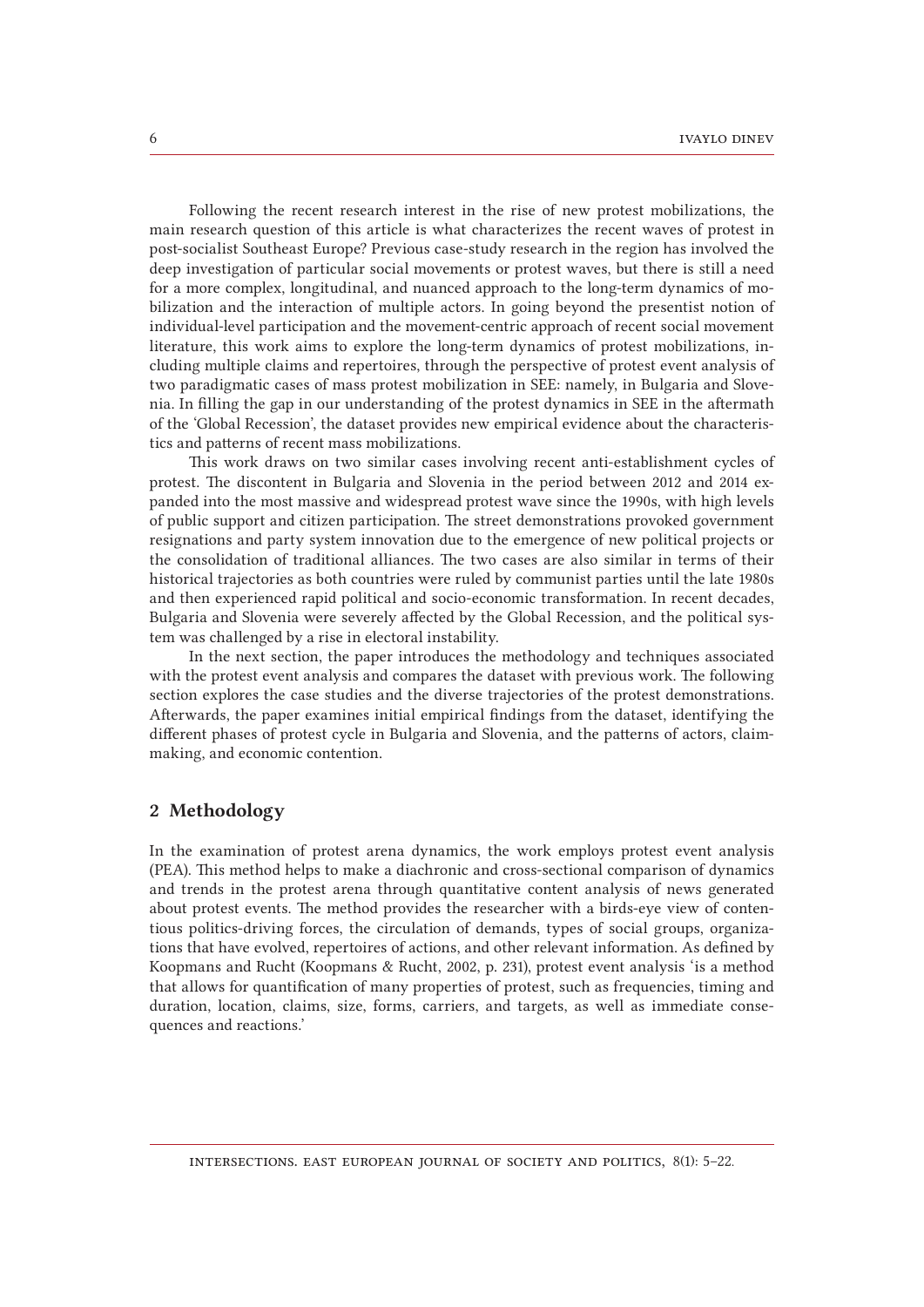#### 2.1 Concepts, data, and variables

Preliminary observations of Bulgaria and Slovenia showed that the associated mobilizations were driven by a variety of social movements and new forms of protest actors based on fragile informal collectives and initiatives. To understand the whole array of protest activities, including diverse sets of actors, claims, and repertoires, the building of the dataset was driven by the aim of analyzing the whole protest arena and its characteristics rather than specific social movements. Hence, the work follows the conception of Swen Hutter of the protest arena as a place with distinct modes of participation, degrees of institutionalization, sites of mobilization, and organizations (Hutter, 2014). In contrast to the electoral arena, Hutter defined the protest arena as the place in which participation is expressed by a protest repertoire that includes demonstrations, strikes, sit-ins, etc., just as voting characterizes the electoral arena. With regard to the degree of institutionalization, the protest arena is defined by a low level of predictability and high variation in volume, initiatives, and resources. In terms of main sites of mobilization, Hutter evokes the street in a literal and metaphorical sense by capturing as many different protest tactics as possible. Organizations typical of the protest arena are social movement organizations and civil society actors who regularly mobilize their constituencies for political goals, while political parties mobilize voters mainly in electoral campaigns and elections.

The protest arena is above all characterized by the related definition of the modes of participation: protest events. Following the tradition of the social movement literature on protest-event analysis (Andretta, 2018; Hutter, 2014; Koopmans & Rucht, 2002), I define protest events as every form of collective action which expresses discontent and disagreement staged by any kind of organization or group of individuals, whether institutional or noninstitutional, formally organized, or informal.

In examining the protest arena as a specific place for mobilization, I look further into the concept of the cycle of contention, which helps to delineate large-scale mobilizations with similar characteristics (actors, claims, issues) with long-lasting effects from other protest events. Tarrow defined the cycle of contention as an 'increasing and then decreasing wave of interrelated collective actions and reactions to them whose aggregate frequency, intensity, and forms increase and then decline in rough chronological proximity' (Tarrow, 1993). According to Tarrow, to identify a cycle of contention, five features are needed: 1. heightened conflict, 2. broad sectoral and geographic extension, 3. the appearance of new social movement organizations and the empowerment of old ones, 4. the creation of new 'master frames' of meaning, 5. and the invention of new forms of collective action (Tarrow, 1993). All these features characterized the cases of Bulgaria and Slovenia, where during the period of intense conflict within the protest arena mass mobilizations with new repertoires and frames questioned the path taken since 1989.

In terms of collection techniques, data were collected from the Bulgarian press agency (*Balgarska Telegrafna Agentsia* – BTA) and the Slovenian news agency (*Slovenska tiskovna agencija* – STA) through their search engines using the term 'protest' and terms with the same root (protestors, protesting, etc.) as key words to be found in the title or the description of news. Following other work in the field (Carvalho, 2018; Císař, 2013; Portos, 2019), the codebook of the protest events dataset was organized into 43 variables, including the date of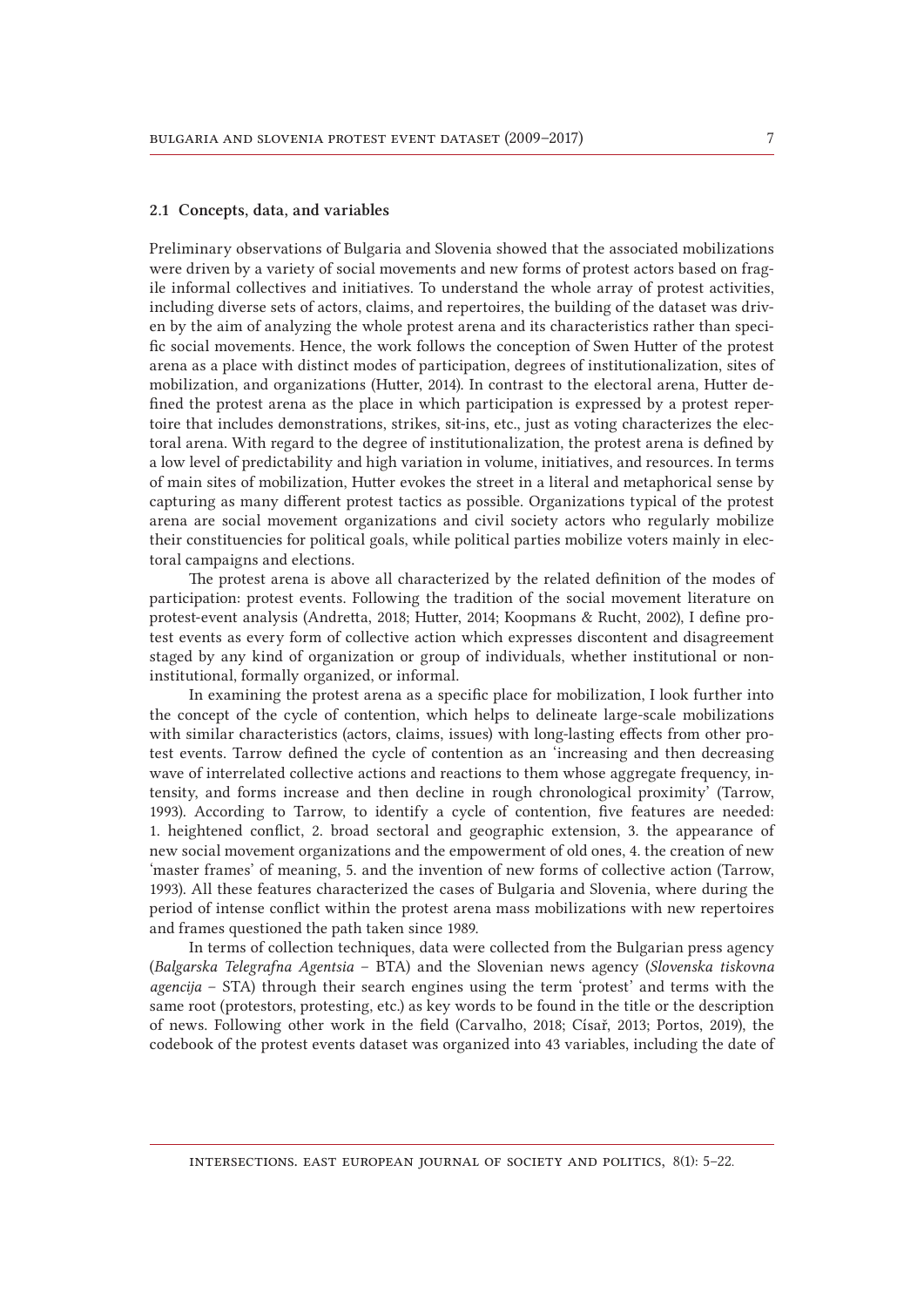the event, number of protest participants, characteristics of the organization, the claims made, the target, the reactions of police, the forms of action, and the intensity of violence. Regarding the data collection technique, I chose to collect details of protest events systematically on daily basis instead of event sampling on a particular day of the week.

## 2.2 Potential biases

Two potential biases of PEA have already been underlined by other scholars: the protest type, and the type of newspaper (Andretta, 2018). Newspapers usually report on events located in big cities, with strong protest participation, or characterized by violence. Some newspapers are more interested in reporting protest events than others, as those sympathetic to the government are less liable to report on demonstrations and in many cases underestimate the number of protesters in order to delegitimize particular protest groups and demands. In the political and media context of Southeastern Europe, media freedom is questioned by independent observers, who point to the clientelism-based relations between media and political elites. From this follows my methodological choice of using state press agencies as sources. On the one hand, the latter are not dependent on particular economic interests and have a long tradition of reporting news. On the other, press agencies have built regional networks of reporters that cover the whole area, which allows for events in small towns and events to be reported. Finally, while newspaper journalists aim to interpret protest events, in state news agencies information is briefly reported, and focused on facts such as place, organizers, demands and number of protesters, etc. In this way, I tried to overcome some of the potential biases reported in the PEA literature.

## 2.3 Comparing the Bulgaria and Slovenia Protest Event Dataset to other studies

Several datasets about protest mobilizations in Bulgaria and Slovenia have already been published. Table 1 shows the characteristics of other studies in terms of sources, scope, and time period. Two types of preexisting datasets can be mentioned: multi-country datasets, covering a large number of cases, and single-country datasets, specifying a particular case. The first type includes Beissinger and Sasse's (2013) & Kriesi et al.'s (2020) PEA datasets, based on news of protest events from international newswires such as BBC, Reuters, and the Associated Press. While these data provide an opportunity for researchers to make large-N quantitative examinations of protest dynamics, their main disadvantage is the source of information. Usually, international newswires generate news about large and significant mobilizations, or those that involve extreme violence, excluding local-based events. Another bias of such sources is the scope of their information. International newswires tend to report protest events in Northwestern European countries comparably more than often those in Eastern and Southeastern Europe. Whereas these large-N datasets contribute to our understanding of general trends in protest arenas across European countries, they have their own limits concerning the potential for a context-sensitive detailed examination of protest mobilizations.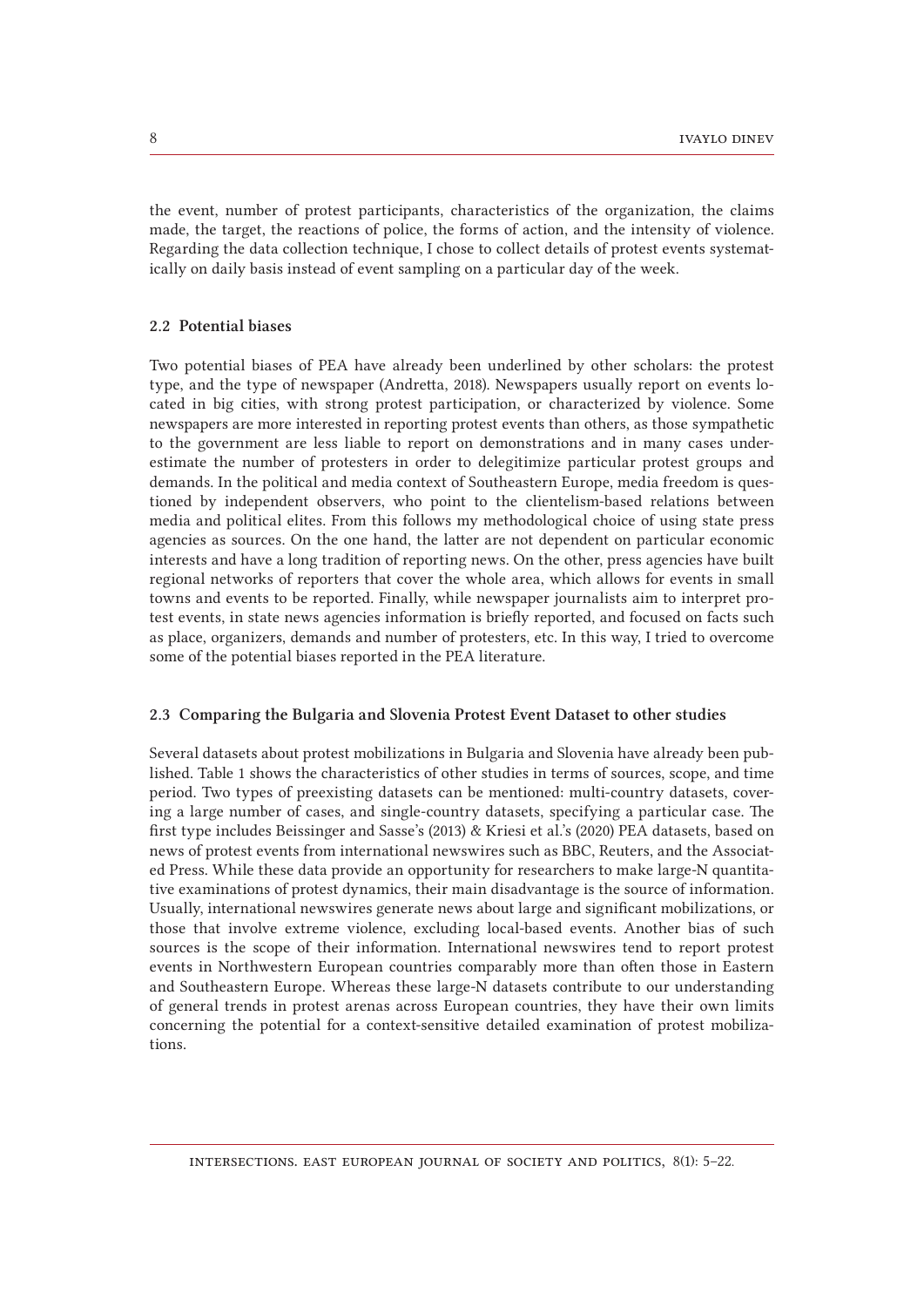| <b>Dataset</b>                 | Source                                                            | Time-period                                   | Cases                                                         |
|--------------------------------|-------------------------------------------------------------------|-----------------------------------------------|---------------------------------------------------------------|
| Kriesi et al.<br>(2020)        | International newswires                                           | $2000 - 2015$                                 | 30 European countries; includes<br>Bulgaria and Slovenia      |
| Beissinger and Sasse<br>(2013) | International newswires                                           | $2007 - 2010$                                 | 18 East European countries;<br>includes Bulgaria and Slovenia |
| O'Brien (2019)                 | English version of<br><b>Bulgarian Press Agency</b><br>in Factiva | $2010 - 2016$                                 | Bulgaria                                                      |
| Rak (2019)                     | Slovenian National<br>Police reports and media<br>sources         | November 2, 2012,<br>and December 31,<br>2013 | Slovenia                                                      |

Table 1 Characteristics of PEA datasets

Case studies datasets such as O'Brien's (2019) work on Bulgaria, and Rak's (2019) on Slovenia, which provide richer details for within-case analysis, are based on either the international section of the Bulgarian Press Agency or police reports of contention and various media reports. Second, these datasets focus entirely on one country, making cross-case analysis impossible.

Following the comparison with other work, it can be said that the Bulgarian and Slovenian protest-event dataset is the first to collect comparative longitudinal data on protest mobilizations in these countries based on news retrieved from original sources by national press agencies. Table 2 compares the coded number of protest events across the aforementioned works, highlighting the scope and depth of our PEA data.

| Country  | Bulgaria and<br>Slovenia Protest<br><b>Event Dataset</b> | Kriesi et al.,<br>(2020) | <b>Beissinger</b><br>and Sasse<br>(2014) | O'Brien (2019) | Rak (2019)  |
|----------|----------------------------------------------------------|--------------------------|------------------------------------------|----------------|-------------|
| Bulgaria | $180(9 \text{ years})$                                   | $40(16 \text{ years})$   | $17(4 \text{ years})$                    | 64 (7 years)   |             |
| Slovenia | $45(9 \text{ years})$                                    | $16(16 \text{ years})$   | $2(4 \text{ years})$                     |                | 87 (1 year) |

Table 2 Comparison between Bulgaria and Slovenia PEA dataset and other datasets according to average number of protest events per year

In sum, the Bulgaria and Slovenia PEA dataset has several advantages compared to previous work. First and foremost, the dataset is based on news retrieved from national press agencies, which helps with identifying a large share of protest events at the local level which are usually absent in international newswires. Second, the dataset covers nine years, which allows for a long-term comparison of protest dynamics before, during, and after the financial crisis. Third, since this dataset was built on the basis of daily observations it captures all protest events reported in the national press agencies in the investigated period, instead of sampling a particular day of the week.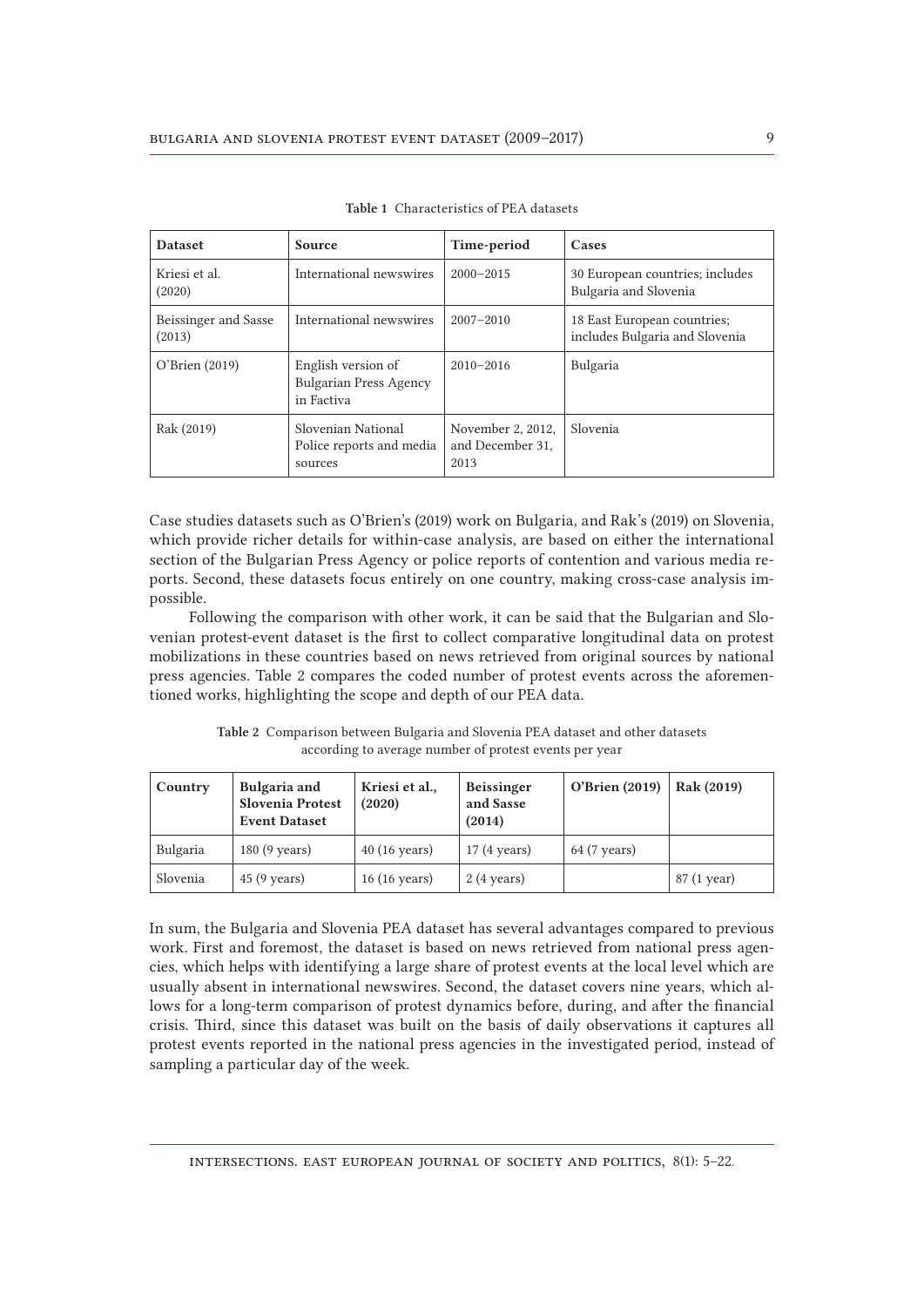### 3 The cases

#### 3.1 The political and socio-economic context

During the protest cycle, the party systems in Bulgaria and Slovenia were undergoing a process of fragmentation, characterized by unstable governments, declining support for traditional forces, and the rise of new political projects. The initial effects of the crisis came about in Bulgaria during the time of the government of the centre-right GERB (Citizens for European Development of Bulgaria), led by Boyko Borisov. The first Borisov cabinet (2009–2013) was at the beginning extremely popular, but the negative social effects of austerity measures and several cases of corruption produced increasing dissatisfaction. According to Eurobarometer, trust in the government dropped from 37.9 per cent in November 2011 to 16 per cent in May 2013, and satisfaction with democracy declined from 26.8 per cent to 14.9 per cent in the same period.<sup>1</sup> After early elections in May 2013, BSP (the Bulgarian Socialist Party) and the Turkish minority party DPS (Movement for Rights and Freedoms), supported by the nationalist Ataka (Attack), formed a coalition for a new government. The former ruling party GERB was isolated as the only oppositional force in parliament, while the traditional rightwing parties failed to surpass the 4 per cent threshold. New early elections at the end of 2014 were won by GERB, which constituted the second cabinet of Borisov (2014–2017) with the support of the coalition of traditional right-wing parties the Reformist block, the nationalists Patriotic Front, and the new centre-left ABV (Alternative for Bulgarian Revival).

The protest cycle in Slovenia unfolded with similar political dynamics. The first government during this period was led by Barut Pahor as prime-minister of the centre-left coalition of SD (Social Democrats) and LDS (Liberal Democracy of Slovenia), and lasted from November 2008 until the end of 2011. The coalition proposed unpopular economic measures and in September 2011 Pahor resigned, which provoked early elections at the end of 2011. The newcomer centre-left PS (Positive Slovenia) won 28.5 per cent of the votes but failed to find support from other parties in parliament to form a government. The right-wing Slovenian Democratic Party (SDS), though coming in second with 26.2 per cent, reached an agreement with four small parties to form a government, and their leader Janez Janša became prime minister. The government lasted only one year (February 2012–February 2013) after investigations revealed that Janša and the leader of Positive Slovenia Zoran Janković had broken the law by failing to report their assets. Trust in the government and satisfaction with democracy dropped from 21.8 per cent and 29.2 per cent (May 2012) to 10.3 per cent and 19.7 per cent accordingly (May 2013). The political parties decided to remain in the same configuration and constituted a new government from the oppositional centre-left parties, headed by Positive Slovenia's member of parliament Alenka Bratušek. The government of Bratušek lasted from 20 March 2013 to 18 September 2014, and in addition to ministers from PS the new cabinet included members from three other parties – the traditional centre-left SD, the single-issue Democratic Party of Pensioners of Slovenia (DeSUS), and the new liberal party of Gregor Virant's Civic List (DL). Trust and satisfaction remained low until May 2014, when it started to increase slowly following the new parliamentary elections.

<sup>1</sup> Data retrieved from the interactive web portal of Eurobarometer: https://europa.eu/eurobarometer/surveys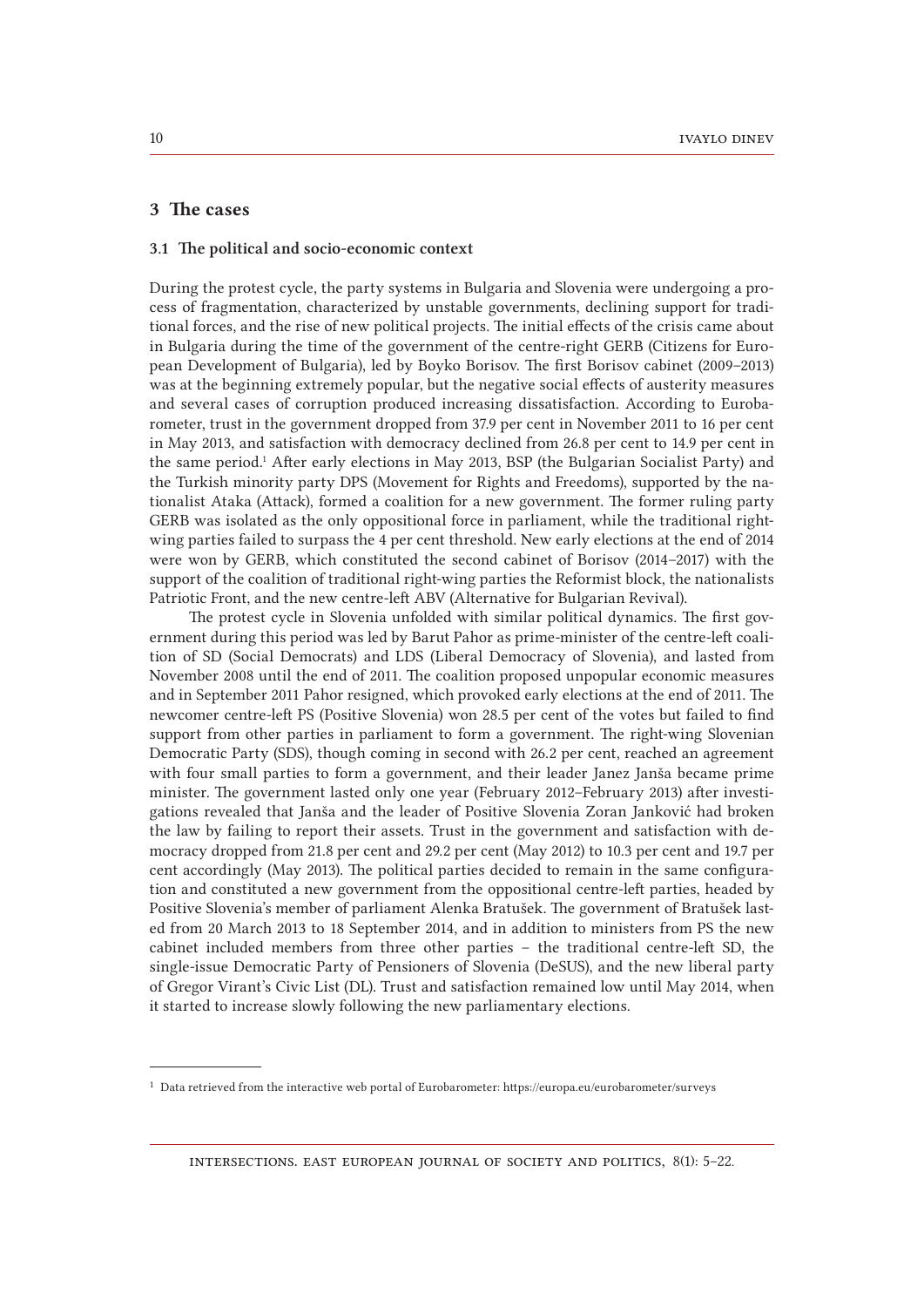In terms of socioeconomic threats, during the Global Recession Bulgaria and Slovenia experienced an economic crisis characterized by the collapse of the construction sector, services and manufacturing, and a negative rate of GDP growth (see Guardiancich, 2012; 2016; Lakwijk, 2013; Tzanov, 2011). The fiscal austerity measures that were implemented, such as budget cuts in the public sector, took place mainly through unilateral decisions by governments without taking into consideration interest groups and trade unions (Kirov, 2012; Stanojević & Poje, 2019). In total, the unemployment rate of the active population increased substantially in both countries, from 5.6 per cent (2008) to 13.0 per cent (2013) in Bulgaria, and from 4.4 per cent to 10.1 per cent in Slovenia during the same period. This trend was accompanied by a notable rise in unemployment among the youth from 11.9 per cent (2008) to 28.4 per cent (2013) in Bulgaria, and from 10.4 per cent (2008) to 20.1 per cent (2013) in Slovenia.<sup>2</sup> In general, the crisis affected youth and vulnerable social groups more negatively, but in the case of Bulgaria the economic model before the crisis had already led to weak social protection, a high poverty rate, and increasing income inequality between the top 10 and the bottom 50 per cent. Thus, the recession only strengthened these negative trends (Stoilova 2016), while in Slovenia the financial crisis had comparatively stronger effects on increasing deprivation in a well-developed economy with a strong welfare system (Bohle & Greskovits, 2012; Stanojević, 2014).

The overview of the general political and socio-economic context in Bulgaria and Slovenia suggests that in both cases during the cycle of protest the political context was generally favorable for challengers who wanted to attract bystanders for anti-systemic and antigovernmental action, as well as for protest actors and political entrepreneurs, as the period was characterized by the declining legitimacy of national governments and democracy, the rise of political instability, and the negative effects of the global economic crisis.

#### 3.2 The mass anti-establishment protest waves

At the end of 2012, several hundred citizens held a spontaneous demonstration in Maribor against the introduction of a new speed-camera radar system. Only one month later, across the country, several thousand people demonstrated in the first 'All-Slovenian People's Uprising' against the whole political elite associated with the transition and austerity measures, and demanded the resignation of the conservative right-wing government of SDS (Kirn, 2012; Korsika & Mesec, 2014; Toplišek & Thomassen, 2017). At the end of February, the cabinet resigned after a vote of no confidence, and a new centre-left parliamentary coalition was formed to support a new government. One year later, in the pre-term parliamentary elections, the four-month-old anti-system political party United Left won 6 per cent of the vote share and became the fifth strongest political force in the National Assembly in Slovenia.

The mass protest wave in Slovenia was named by the activists and the media as the All-Slovenian Uprising and the Maribor Uprising, after the city where the mass mobilization started. The country experienced the longest and the largest protest wave since the regime change. The increase in demonstrational activism was also captured by other sources such

<sup>2</sup> Data retrieved and coded from the web portal of Eurostat: https://ec.europa.eu/eurostat/data/database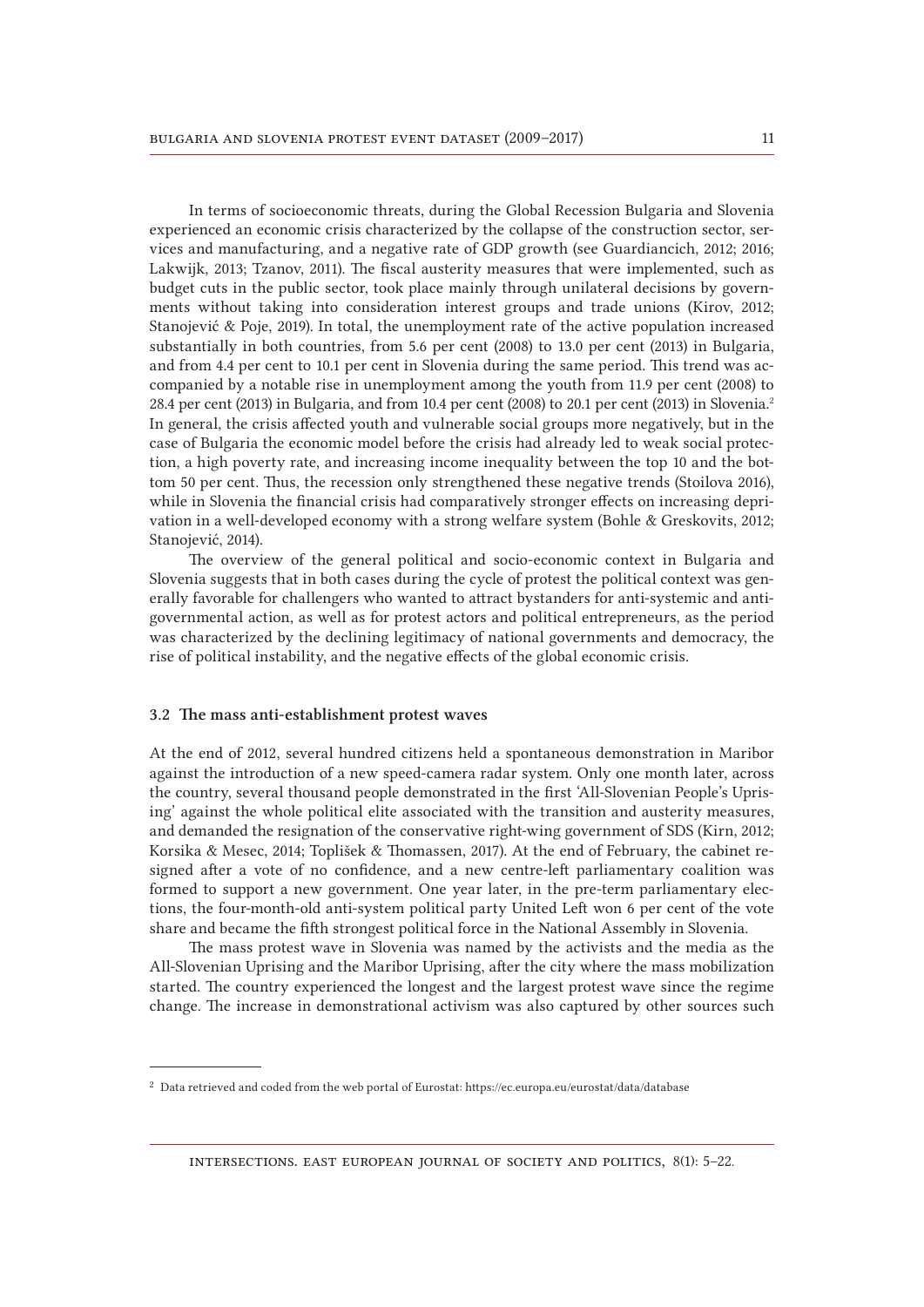as the Slovenian Public Opinion Survey, which showed a significant rise in individual participation in demonstrations from 2.7 per cent in 2003 to 7.7 per cent in 2013 (Toš & Vovk, 2014).

In the meanwhile, in the small Bulgarian city of Sandanski, several hundred citizens expressed their frustration with unexpectedly high electricity bills at the end of January 2013. After two weeks, the demonstrations spread to 35 cities, with more than 100,000 participants demanding radical change in the political system and the end of poverty. The resignation of the GERB government at the end of February deepened the ongoing political crisis. The new government of BSP and DPS, headed by Plamen Oresharski, took what turned out to be the unpopular decision to nominate the suspicious media mogul Delyan Peevski as director of the State Agency of National Security (DANS). After only several hours, ten thousand people went out to the streets of Sofia and protested for 404 consecutive days, demanding the resignation of the government.

The mass protest generated significant media attention and numerous analyses and several pieces of analytical work (Vaysova & Smilov, 2014; Ganev, 2014; Gueorguieva 2017; Nikolova, Tsoneva & Medarov, 2014; Dinev, 2016; Rone, 2017; Krasteva, 2016; Stoyanova, 2018; Tachev, 2019). From the beginning of the year until the end of 2013, the media, as well as analysts and researchers, characterized the protests as a significant event in national history due to the high level of contention and public involvement which could only be compared to the demonstrations that had taken place during the regime change in the 1990s.

The increase in public participation in demonstrations in Bulgaria was reported in other sources such as the European Social Survey (ESS), as well as in national surveys collected by sociological agencies. The ESS data show that while in 2006 only 2.3 per cent of respondents reported participating in public demonstrations, the proportion had doubled by 2013, reaching about 6 per cent (ESS 2006; ESS 2012). Also, findings from Gallup showed that during 2013 between 10 and 16 per cent of all respondents reported that they had participated in at least one of the protest demonstrations (Gallup International, 2014).

Although there were general similarities in the protest mobilizations, they differed in their trajectories. In Slovenia, the actors in the protest arena successfully developed a strong political project, United Left (Toplišek, 2019), soon after the end of the peak of mobilization, while in Bulgaria none of the numerous attempts to build a protest party resulted in successful electoral performance. Actually, in Bulgaria, protest actors were either co-opted from external political entrepreneurs or induced the consolidation of political alliances with traditional parties (Rone, 2017). Further, while in Slovenia protest actors introduced strong leftist and progressive messages in line with an anti-capitalist and libertarian frame, in Bulgaria the new-leftist actors remained a marginal voice within the protest arena and did not play a role in party system innovation. Looking at the distinct trajectories after the mass mobilizations, the building of protest event datasets will shed light on patterns of protest throughout the period of investigation.

# 4 Main characteristics of the protest arenas in Bulgaria and Slovenia: 2009–2017

The scope and depth of the PEA dataset enables an investigation of contentious politics within case and across cases. To illustrate the dataset's potential for case study or comparative analysis, the next part of the paper provides an overview of the main characteristics of the protest arenas in Bulgaria and Slovenia, and discusses the different phases of the protest cycles.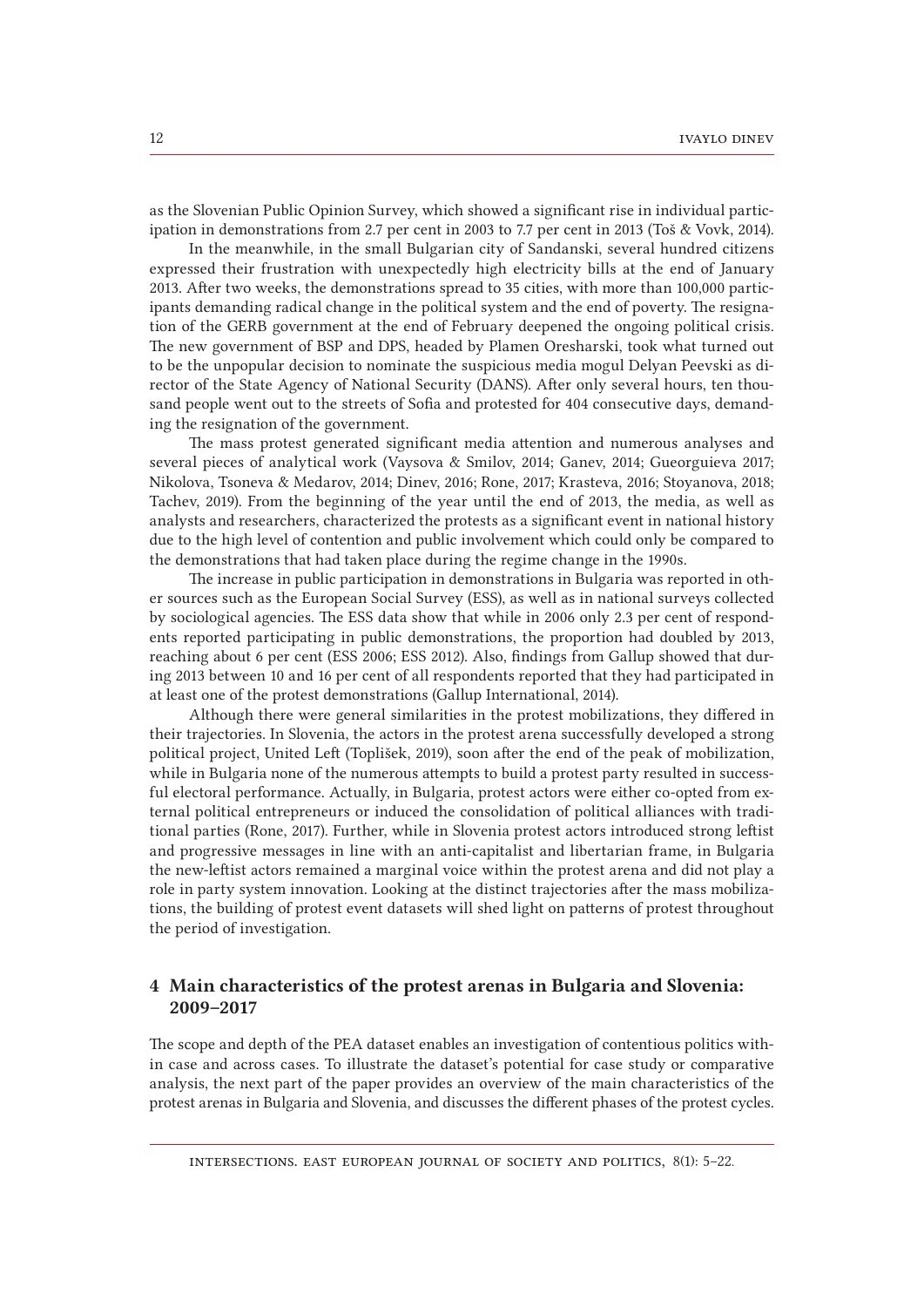Based on the protest event data, the long-term dynamics of contention during the period can be identified. Table 3 describes the total number of protest events per year from 2009 to the end of 2017. The number of protest events is significantly higher in Bulgaria with 1624 in total compared to 409 in Slovenia, but when these numbers are weighted for population size, the level of contention in both cases is similar. When we divide the average number of events per year with the population size, the result shows 2.49 protest events per 100,000 people in Bulgaria compared to 2.21 in Slovenia. Table 3 also helps with identifying the rhythms of contention in the observed period: the protest-event data depicts that the cycle of protest in both countries follows three phases of mobilization. The *ascending phase* captures the period associated with rising contention from 2009 to 2012 in Bulgaria, and from 2009 to 2011 in Slovenia. The *peak* of the cycle unfolds with a significant rise in events in 2013 for Bulgaria, and in 2012/2013 for Slovenia. Afterwards follows the *de-mobilization* phase with declining contention from 2014.

The timing of the protest cycle can be examined from several perspectives. The initial findings suggest that the trends of contention are related to socioeconomic threats (Almeida, 2019) and changes in the political environment. The austerity measures and the general deterioration in socioeconomic conditions were not met with silence, as previous works have stated (Beissinger & Sasse, 2013). On the contrary, in both countries a rise in economic contention from 2009 to 2013 may be observed. Other interpretations might focus on the factors for mobilizations related to the specific national political context, such as the configuration of the political opportunity structure. After provoking early elections, mass protest demonstrations declined substantially and other issues appeared in the protest arena (refugees). This trend was accompanied by the process of the institutionalization of protest actors in the declining phase of the cycle, which resulted in the formation of the United Left in Slovenia (2014) and the new liberal party Yes, Bulgaria (2016).

| Year  | Bulgaria | Slovenia |
|-------|----------|----------|
| 2009  | 143      | 33       |
| 2010  | 181      | 28       |
| 2011  | 225      | 55       |
| 2012  | 149      | 93       |
| 2013  | 565      | 72       |
| 2014  | 128      | 25       |
| 2015  | 106      | 47       |
| 2016  | 72       | 30       |
| 2017  | 55       | 26       |
| Total | 1624     | 409      |
|       |          |          |

Table 3 Distribution of protest events per year in Bulgaria and Slovenia, 2009–2017

*Source:* Author's dataset based on news retrieved from Bulgarian Press Agency (*Balgarska Telegrafna Agentsia* – BTA) and the Slovenian Press Agency (*Slovenska tiskovna agencija* – STA)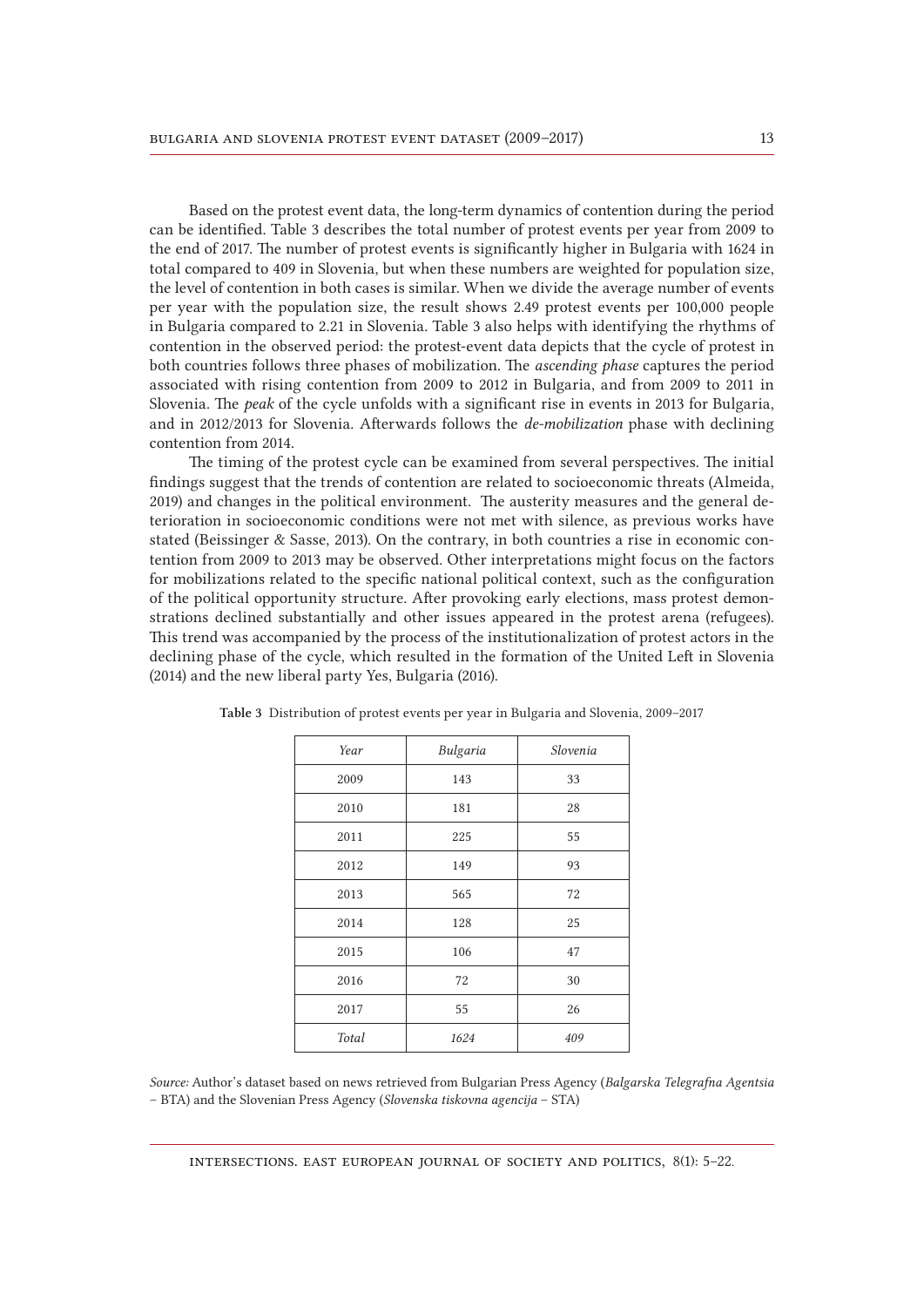In terms of the characteristics of organizations, Table 4 presents the distribution of protest actors in the observed period according to the frequency of protest events (total number of events). This indicator includes all types of public and collective protest event, such as street demonstrations, manifestations, strikes (including general strikes and hunger strikes), petitions, riots, confrontational demonstrations, street blockades, etc.<sup>3</sup> The overall picture suggests that new protest actors – formal civil society organizations (FCSOs) and informal groups and radicals – were more present in the protest arena compared to traditional actors such as trade unions, interest groups, and political parties.

In Bulgaria, new protest actors mobilized 56.7 per cent of all protest events and involved many more protest participants than traditional actors, the latter who mobilized 42.8 per cent of events. Among the new protest actors, informal groups and radicals accounted for 46.1 per cent of all events with the highest concentration of such actors in the eventful wave of 2013 (n = 427), while FCSOs mobilized only in 10.6 per cent of events. Within informal groups, radical leftist organizations were responsible for only 0.3 per cent of events  $(n=5)$ , while far-right nationalist groups mobilized in 2.4 per cent  $(n=39)$ . The largest share of contentious action was related to groups organized through Facebook, accounting for 24.7 per cent of all events (n = 403), with local groups and inhabitants responsible for 9 per cent (n = 160) and informal student groups 4.6 per cent ( $n = 74$ ). Within the sample of FCSOs, green and environmental organizations were reported as organizers in 5.0 per cent  $(n = 81)$  of cases, and other civil organizations dealing with human rights and minorities 2.2 per cent  $(n=70)$ . Among the traditional actors, trade unions organized 17.8 per cent of events  $(n=289)$  and compared to the previous actors their contention was almost equally distributed across the years. The interest groups of farmers, professional associations, employees, etc. organized 14.8 per cent of the protest events (n = 233). Last, political parties were present in 10.7 per cent of the cases  $(n=174)$ . In sum, during these nine years new protest actors such as informal groups and FCSOs were a significant part of the protest arena as they were responsible for more than half of all events.

In Slovenia, the driving force of protest escalation was somewhat similar to in Bulgaria, as the movements that mobilized thousands of people across the country during the peak were mainly informal social movements and informal groups who extensively used Facebook for protest coordination and propaganda. Informal groups and radicals were reported to be involved in 47.3 per cent of all protest events ( $n = 193$ ). In addition, more formal civil society organizations (FCSOs) focusing on environmental issues, human rights, consumers' rights, women's rights, ethnic or religious groups' rights, democracy, transparency, etc., mobilized 16 per cent of all events ( $n = 66$ ). Thus, in sum, 63.8 per cent of all events were directly connected to new protest actors in the observed period. Among the informal groups, leftist collectives such as occupy movements, social centers, and squatters led 10.1 per cent of the protest events  $(n=41)$ , and radical students were reported as organizers of 2.9 per cent of all events  $(n=12)$ . Less active in the protest arena were radical right-wing groups, which were reported in 2.9 per cent (conservative groups) and 1.5 per cent of the protest events (nationalist groups). The largest share of contention was related to mobilizations of informal initiatives coordinated through Facebook and local initiatives of inhabitants, which were reported

<sup>3</sup> Following classical work in the field (Kriesi et al., 1995), reports of press conferences, letters and warnings about protest were excluded from the calculations.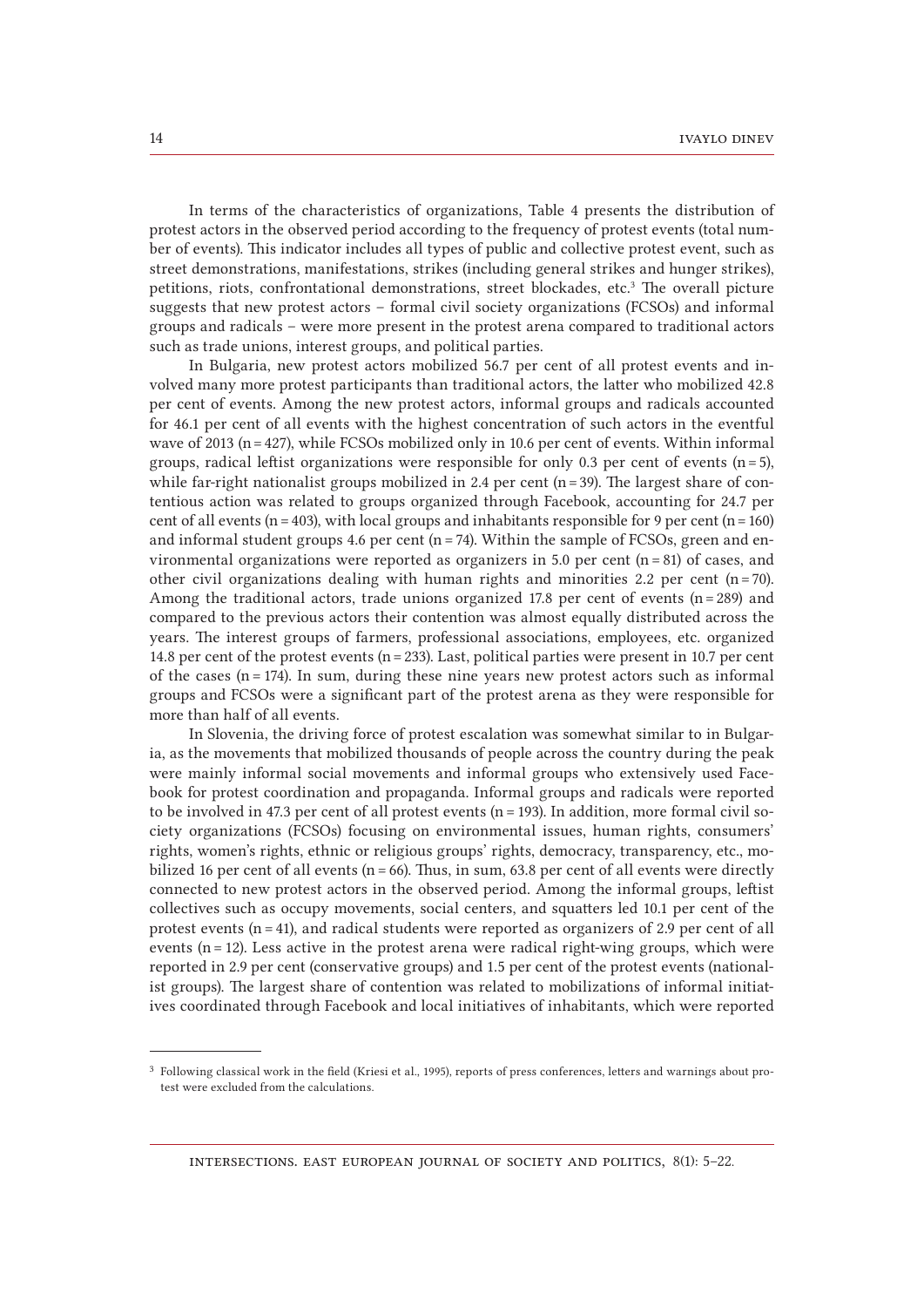in 17.4 and 7.6 per cent of all protest events accordingly. Among the traditional actors, trade unions mobilized about 20 per cent of the events  $(n=82)$ , interest groups, including farmers and professional associations, were reported in around 8 per cent events ( $n=33$ ), and a similar number of actions were connected to the involvement of political parties ( $n = 30$ ).

| <b>Protest actors</b>                                         | % of protest events | % of protest events |
|---------------------------------------------------------------|---------------------|---------------------|
|                                                               | <b>Bulgaria</b>     | Slovenia            |
| 1. Trade unions                                               | 17.8                | 19.8                |
| 2. Interest groups                                            | 14.3                | 8.1                 |
| - Agricultural groups and farmers                             | 7.5                 | 2.9                 |
| - Professional associations and chambers                      | 3.9                 | 3.2                 |
| - Pensioners' organizations                                   | 0.3                 | 0.7                 |
| - Religious organizations                                     | 1.1                 | 0.5                 |
| - Employees' organizations and private companies              | 1.5                 | 0.7                 |
| 3. Political parties                                          | 10.7                | 7.3                 |
| - Main left-wing                                              | 1.8                 | $\theta$            |
| - Main right-wing                                             | 0.3                 | 1.7                 |
| - Nationalists                                                | 6.1                 | 0.7                 |
| - New left                                                    | $\overline{0}$      | 3.7                 |
| - Other                                                       | 2.5                 | 1.0                 |
| Total traditional actors                                      | 42.8                | 35.2                |
| 4. Formal social movements and civil society<br>organizations | 10.6                | 16.1                |
| - Consumer rights                                             | 1.1                 | 0.5                 |
| - Human-rights organizations and specific groups'<br>rights   | 2.2                 | 4.7                 |
| - Environmental organizations                                 | 5.0                 | 4.4                 |
| - Organizations focused on the rule of law<br>and democracy   | 0.7                 | 3.9                 |
| - Student and youth organizations                             | 1.2                 | 2.2                 |
| - Cultural and leisure organizations                          | 0.4                 | 0.5                 |
| 5. Informal groups and radicals                               | 46.1                | 47.7                |

Table 4 Distribution of protest events and participants in Bulgaria and Slovenia by type of protest actor during the cycle of protest (2009–2017)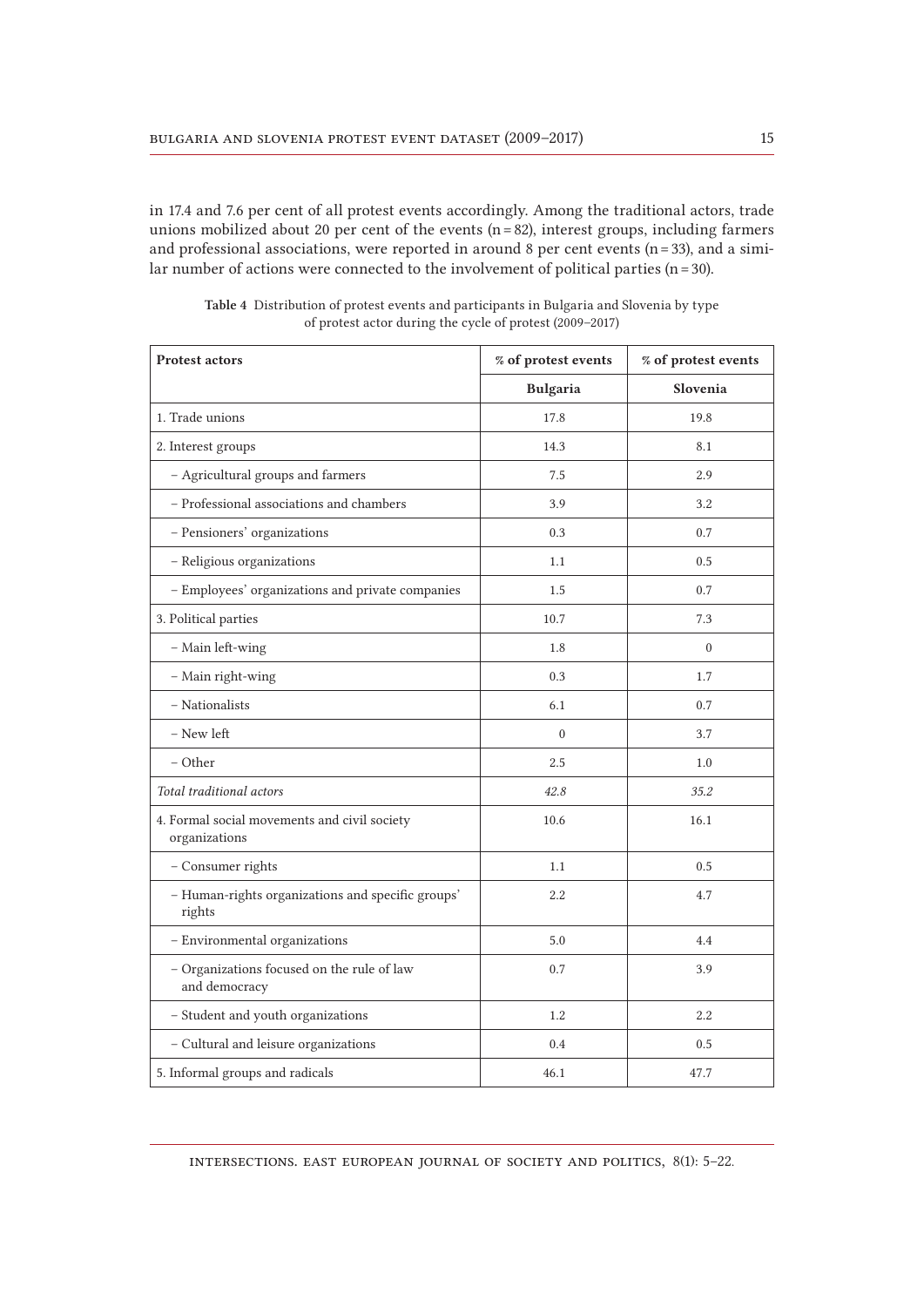| <b>Protest actors</b>                                  | % of protest events | % of protest events |
|--------------------------------------------------------|---------------------|---------------------|
|                                                        | <b>Bulgaria</b>     | Slovenia            |
| - Informal workers' groups                             | 3.0                 | 3.7                 |
| - Informal interest groups (farmers, professionals)    | 1.0                 | 0.5                 |
| - Informal student groups and radical students         | 4.6                 | 2.9                 |
| - Informal minorities (Roma, refugees, etc.)           | 0.7                 | 0.7                 |
| - Groups organized via social media platforms          | 24.7                | 17.4                |
| - Local initiatives of inhabitants and informal groups | 9.0                 | 7.6                 |
| - Radical conservative groups and organizations        | 0.4                 | 2.9                 |
| - Radical right, nationalist, far-right hooligans      | 2.4                 | 1.5                 |
| - Radical left-wing, anarchist, autonomist             | 0.3                 | 10.5                |
| Total new actors                                       | 56.7                | 63.8                |
| 6. Other groups                                        | 0.6                 | 1.0                 |
| All mobilizations                                      | 100.0%              | 100.0%              |
| Total                                                  | (1624)              | (409)               |

Table 4 *(continued)*

*Sources:* Author's dataset based on news retrieved from Bulgarian Press Agency (*Balgarska Telegrafna Agentsia* – BTA) and the Slovenian Press Agency (*Slovenska tiskovna agencija* – STA)

The greater distribution of new actors in Bulgaria and Slovenia reveals the comparatively weaker role of traditional organizations; fewer formal initiatives were better represented in the dataset. In both cases, across traditional actors trade unions had the greater mobilization capacity, followed by interest groups and political parties. In comparison, with new protest actors informal groups and radicals were the main protest actors – they were reported in almost half of all protest events in the dataset. Within these groups, is interesting to note the weak role of radical-left actors in Bulgaria and the significant role of the radical left in Slovenia and the significant portion of protest events related to local initiatives in both countries.

However, these quantitative measures can be misleading, as the number of protests driven by Facebook and local initiatives is strongly related to the eventful protest waves in 2012/2013, whereas both before and afterwards more formal actors such as trade unions, interest groups, and political parties mobilized a large part of the contention. Thus, looking from the diachronic perspective, the dataset can tell us more about the dynamics within the protest arenas. Figure 1 depicts the distribution of events according to five categories of actors: trade unions, interest groups, political parties, FCSOs, and informal groups. It shows that in the ascending phase traditional actors were better represented in the protest arenas in Bulgaria and Slovenia, while the participation of informal groups increased significantly at the peak of the protest cycle, but in the de-mobilization phase declined compared to that of traditional actors.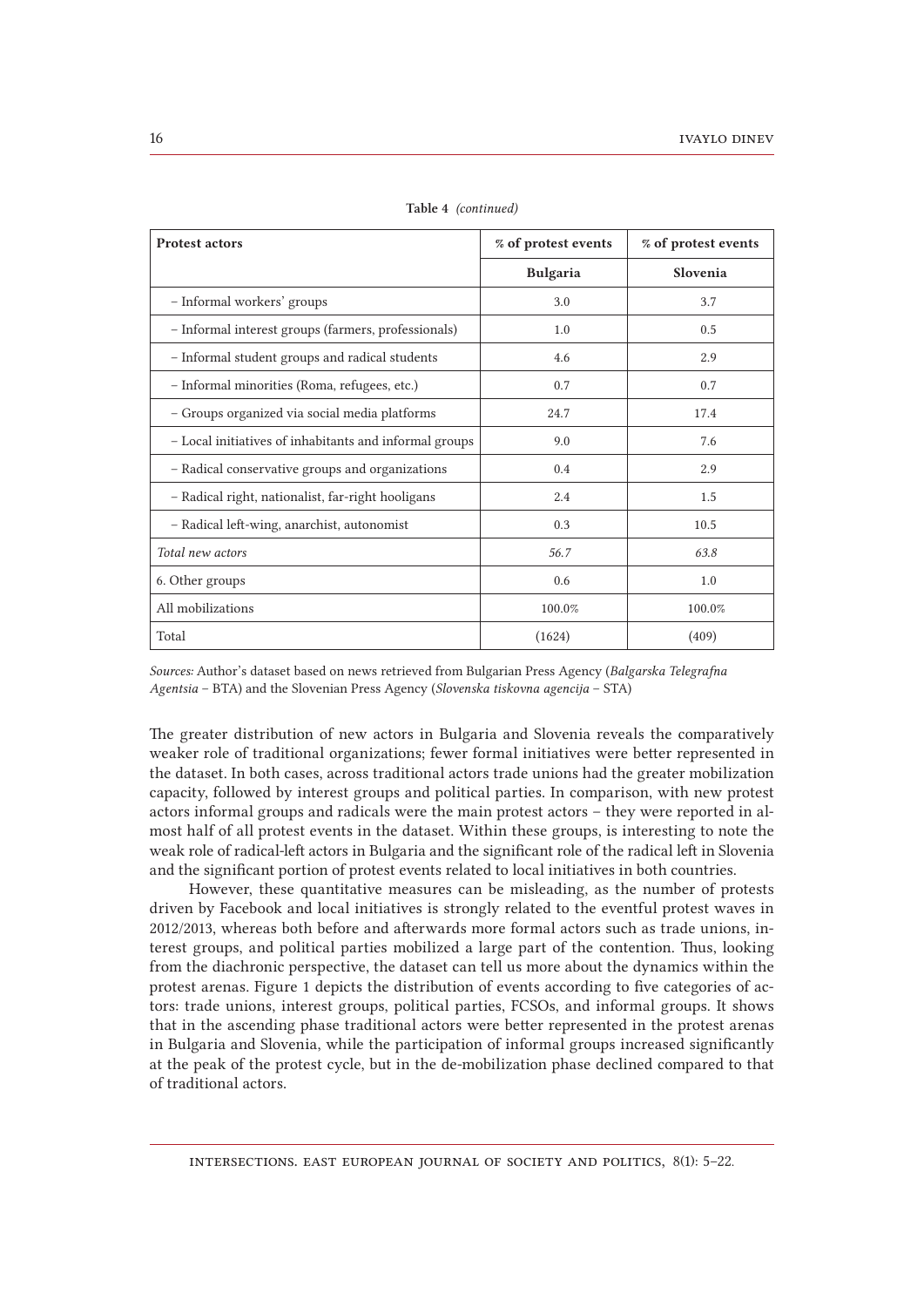



*Source:* Author's dataset based on news retrieved from Bulgarian Press Agency (*Balgarska Telegrafna Agentsia* – BTA) and the Slovenian Press Agency (*Slovenska tiskovna agencija* – STA)

With regard to the different claims in the protest arenas in Bulgaria and Slovenia, the two countries shared some similarities, but also important differences. Economic claims associated with anti-austerity policies, budget cuts and privatization were reported in almost half of all protest events – 43.1 per cent in Bulgaria and 44.6 in Slovenia, but more anti-systemic contention was observed in Slovenia, where, along with the counter-mobilizations against unpaid salaries, some protest actors, including the radical left and trade unions, challenged neoliberal reforms and free-market capitalism. On the other hand, in Bulgaria trade unions, civil organizations and informal groups reacted to utility and energy prices, poverty and labor conditions, and farmers in favor of economic protectionism. Concerning protests about political issues such as corruption, the state of democracy, the political elite, political parties and governments, these were reported in 33.4 per cent ( $n = 543$ ) of all events for Bulgaria and 29.7 per cent  $(n=121)$  in Slovenia. Cultural protests that shared claims about issues such as refugees, the environment, Roma issues, family values, and women's rights were 14.8 per cent (n = 241) of protest events in Bulgaria but significantly better represented in Slovenia at 25.2 per cent ( $n = 103$ ).

Figure 2 shows the long-term dynamic of protest claims by comparing the three main claim clusters per year: economic, political, and cultural protest. The patterns depict the large share of economic protests throughout the whole period and the high concentration of political protests during the peak (2012–2013). The distribution of protest claims displays how protests about political issues were concentrated in the ascending phase and characterized the peak of the cycle.

After the mass protest waves, economic protests increased in proportion together with protests about cultural issues, while political protest declined substantially. These changing trends suggest the need for a closer look at the claim-making practices and perceptions of protest actors during this period.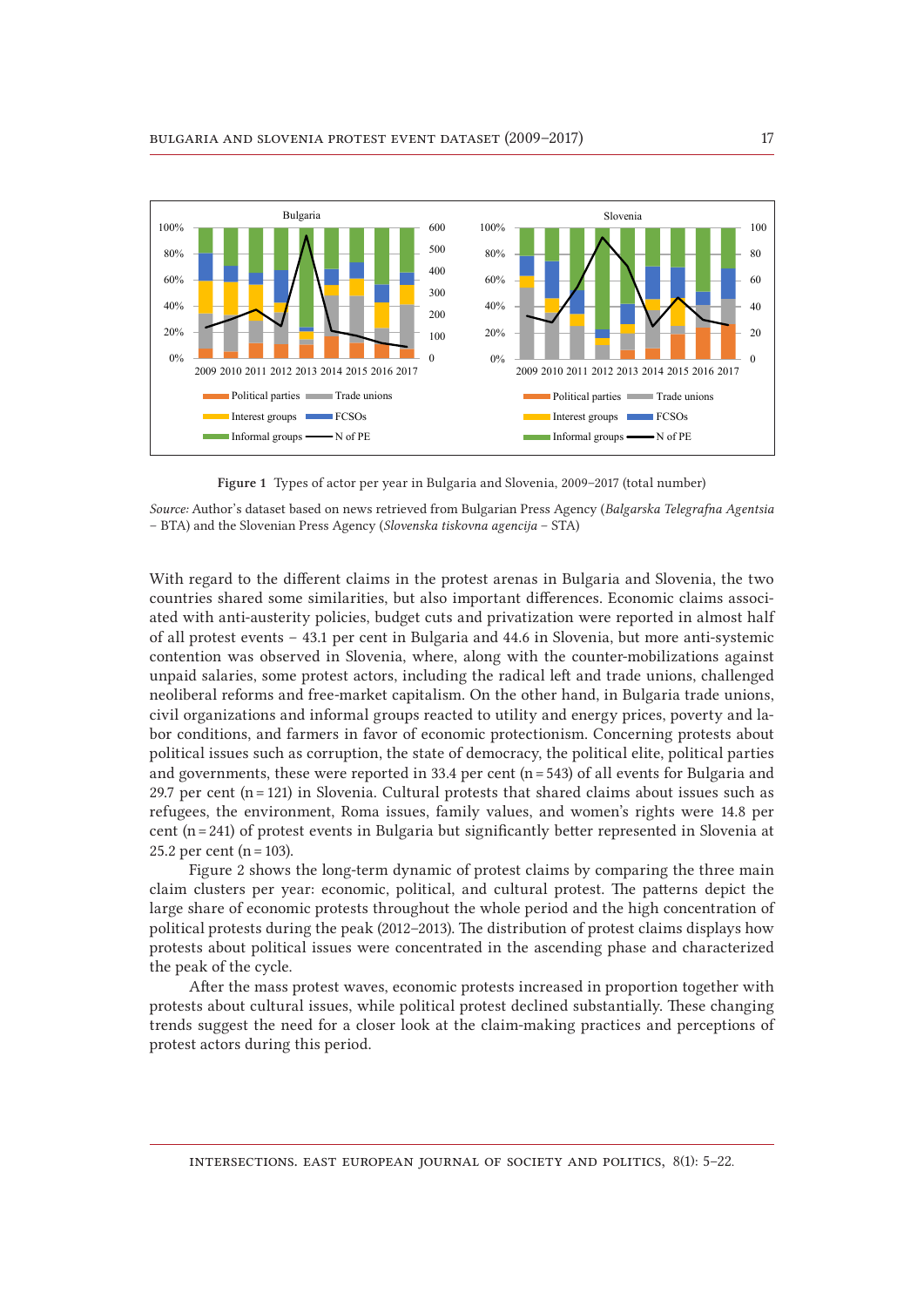

Figure 2 Types of claim per year in Bulgaria and Slovenia, 2009–2017 (total number)

*Source:* Author's dataset based on news retrieved from Bulgarian Press Agency (*Balgarska Telegrafna Agentsia* – BTA) and the Slovenian Press Agency (*Slovenska tiskovna agencija* – STA)

The PEA dataset suggests rejection of the claim of proverbial patience during the Great Recession (Beissinger & Sasse, 2013). Similarly to what Almeida noted in his work on Latin American's protest arena (Almeida, 2007) the erosion of social and economic benefits, budget cuts, and attempts at structural reforms of the pension system, healthcare and education induced popular reactions by a diverse set of actors. Table 5 summarizes the distribution of economic contention, showing that trade unions mobilized a large portion of the anti-austerity protests, followed by informal groups. Next to them, farmers and agricultural producers regularly mobilized protest events, mainly in Bulgaria, and the lowest rate of economic contention was observed among political parties and formal civil society groups. The largest events that focused entirely on socioeconomic issues were held in the ascending phase (2009–2011), whereas mass protest waves mixed claims about poverty, prices, and austerity measures with general anti-establishment demands.

Most of the largest events during the ascending phase in Bulgaria and Slovenia were organized by trade unions against the privatization of formerly state-owned companies, pension reforms that increased retirement age, austerity measures in the public sector (specifically budget cuts in education and healthcare), and in favor of increasing salaries and for economic justice. In the same period, farmers and agricultural producers in Bulgaria mobilized blockades against budget cuts in the agricultural sector and informal groups held nationwide demonstrations against fuel prices, while academics and students challenged reforms in higher education. From 2011 onwards, in Slovenia protest responses came from radical leftist collectives against global capitalism and the neoliberal reforms of education in the form of street demonstrations and sit-ins. During the peak of the cycle, in Slovenia the mass protest wave challenged austerity measures and involved anti-establishment rhetoric against all political parties. Social movements and horizontal networks organized massive demonstrations across the country, and at the end of January 2013, around 100,000 employees were involved in a general strike. The peak of the cycle in Bulgaria was driven by politi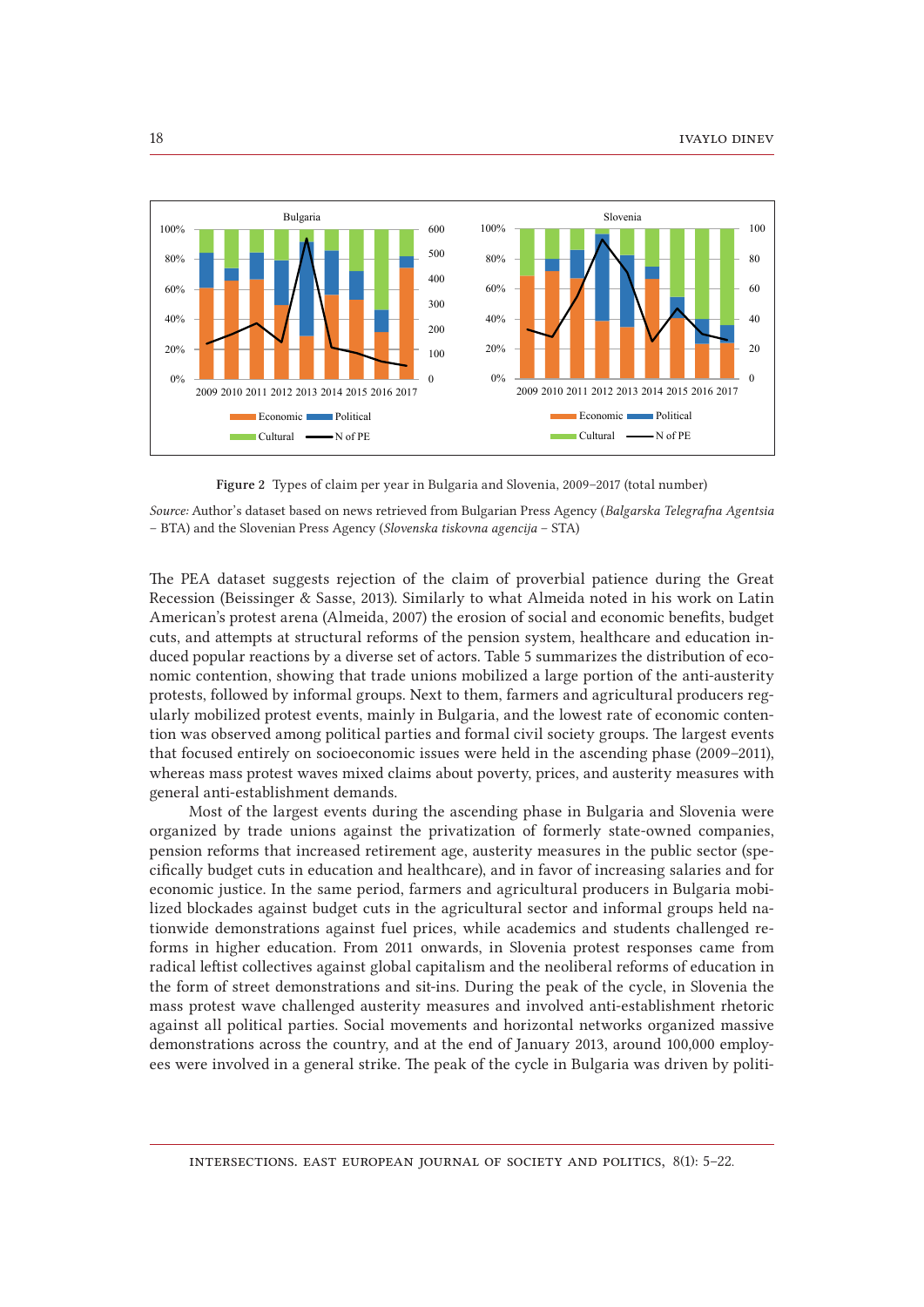cal claims, as only the first protest wave questioned economic injustice and poverty, while the second and third protest waves included demands for the resignation of the socialist-led government and new elections.

| Actor             | <b>Bulgaria</b>   | Slovenia         |
|-------------------|-------------------|------------------|
| Trade unions      | 264<br>(37.7%)    | 75<br>$(40.5\%)$ |
| Informal groups   | 214<br>$(30.5\%)$ | 75<br>$(40.5\%)$ |
| Interest groups   | 165<br>$(23.5\%)$ | 19<br>$(10.3\%)$ |
| Political parties | 43<br>$(6.1\%)$   | 6<br>$(3.2\%)$   |
| FCSOs             | 28<br>$(4.0\%)$   | 9<br>$(4.9\%)$   |

| Table 5 Distribution of economic contention according to protest actors |
|-------------------------------------------------------------------------|
| in Bulgaria and Slovenia, 2009-2017 (total number)                      |

*Source:* Author's dataset based on news retrieved from Bulgarian Press Agency (*Balgarska Telegrafna Agentsia*  – BTA) and the Slovenian Press Agency (*Slovenska tiskovna agencija* – STA)

Following the early elections and the institutionalization of protest groups, the third phase of the cycle was shaped by regular and small economic protests, but this trend developed on account of the declining contention in general.

# 5 Conclusion

This article has introduced original datasets about protest events in Bulgaria and Slovenia between 2009 and 2017, described the methodology and techniques used in the analytical approach, and explored initial findings by identifying the phases of protest cycles and the dynamics of actors and claims. The Bulgaria and Slovenia Protest-Event Dataset permits an examination of the dynamics and patterns of protest in two post-socialist countries in Southeast Europe, both of which recently experienced political and economic crises and the rise of new protest mobilizations. The initial findings from the protest event analysis are that in both cases protest cycles against the political establishment and socio-economic reforms unfolded in three distinct phases: an ascending phase with immediate protest responses against austerity and budget cuts, massive anti-establishment discontent with the dominant role of new informal movements, and the de-mobilization phase of mass protest and the rise of antimigrant demonstrations. In terms of protest actors, the findings showed that in both cases new types of protest organizations increased their impact on the protest arena, while tradi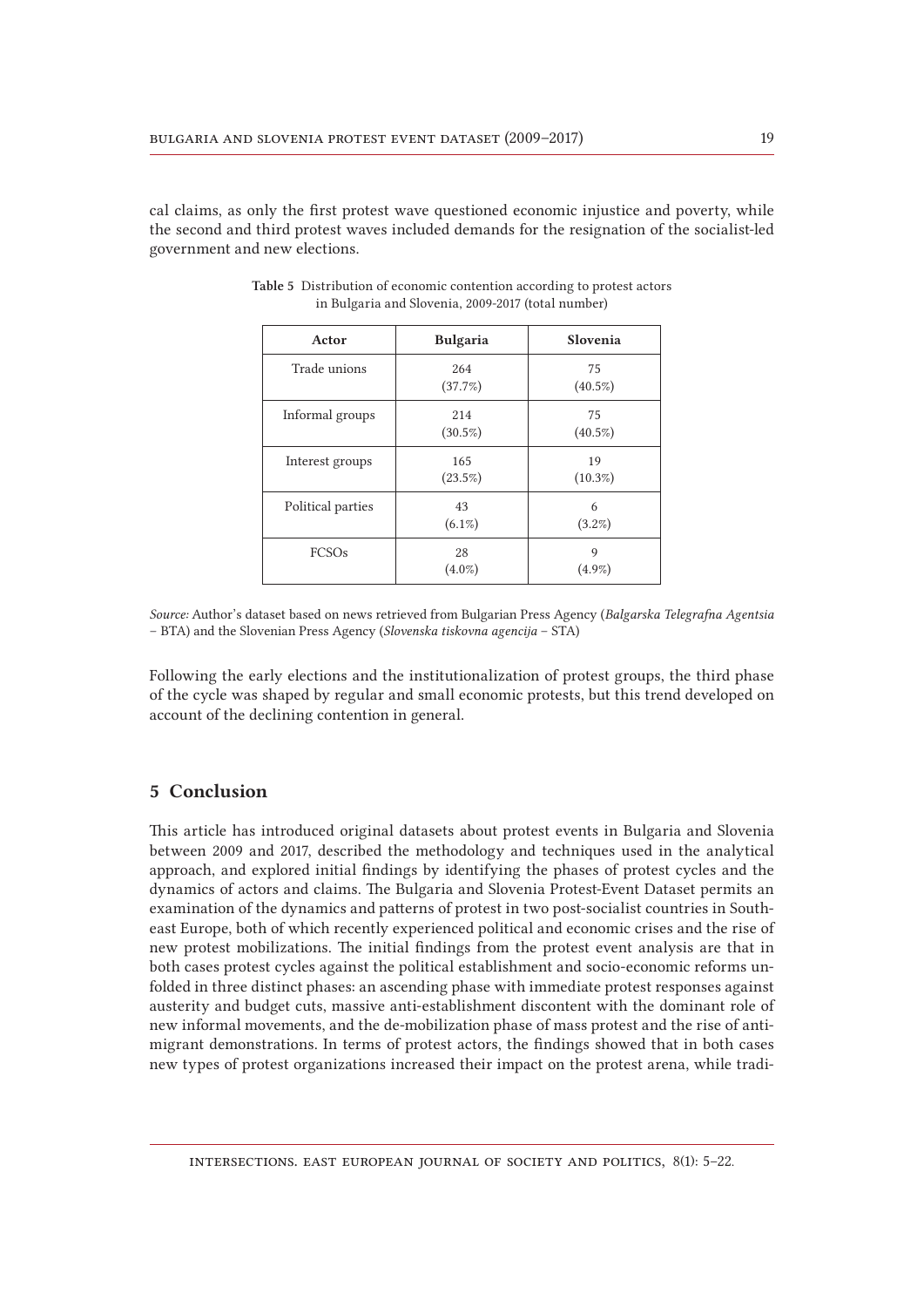tional actors such as political parties, trade unions and interest groups declined during mass demonstrations but became again the main protest actors in the aftermath of the mass protest waves. The initial findings contribute to the long-term empirical observation of protest arenas in Bulgaria and Slovenia.

While previous work focuses on emerging new informal protest groups or particular social movements, the current analysis of the PEA data is the first to compare mobilizations across multiple actors in the long term. The PEA illustrated that the austerity-driven economic reforms since 2008 were not met with silence in Bulgaria and Slovenia, as previous literature has suggested. On the contrary, a large share of economic-based contention and trade unions mobilization can be identified in the period between 2009 and 2012. Second, comparing the protest cycles in both cases, the paper identified that even in the ascending phase political protest was on the rise, driven by informal groups organized through social media, but this peaked during the turning point in 2012–2013, characterizing the eventful protest waves. In the phase of de-mobilization an increase in cultural contention was identified which coincided with the migration crisis in Europe.

Through these initial findings, the dataset shed light on the diverse protest arena in Southeast Europe by providing arguments to refute the claim of the backwardness of the civil society sector and 'proverbial patience'. Along with this, the examination of the phases of the protest cycles suggests that the changing of political configurations and socioeconomic conditions played a role in the dynamics of contention. The peak of the cycle was followed by both the restructuring of the party system and institutionalization characterized by the formation of protest parties or traditional alliances.

## Acknowledgements

The associated data collection and analysis was conducted during my dissertation project *Long-term processes and cycles of protest: comparative-historical analysis of the protest arenas in Bulgaria and Slovenia* (2020) in the joint Ph.D. program in Political Science, European Politics and International Relations (PEI) of the Sant'Anna School of Advanced Studies, University of Siena, University of Pisa, and the University of Florence. Research for this paper was further supported by Faculty of Philosophy in Sofia University 'St. Kliment Ohridski' and the funding program 'Young Scientists and Postdoctoral Students' (2021). I am deeply thankful to Massimiliano Andretta, Danijela Dolenec, Francesca Forno, Ondrej Cisar and Tiago Carvahlo for their insightful comments and recommendations at different stages of the research. I would also like to express my gratitude to two anonymous reviewers for their comments that helped me to improve the article.

#### References

- Almeida, P. D. (2007). Popular movements against economic adjustment policies in Latin America. *Latin American Perspectives*, *34*(3), 123–139. https://doi.org/10.1177/0094582X07300942
- Almeida, P. D. (2019). The Role of Threat in Collective Action. In D. Snow et al. (Eds.), *The Wiley Blackwell Companion to Social Movements* (pp. 43–62). Blackwell Publishing.
- Andretta, M. (2018) Protest in Italy in Times of Crisis: A Cross-Government Comparison. *South European Society and Politics*, *23*(1), 97–114. https://doi.org/10.1080/13608746.2018.1434456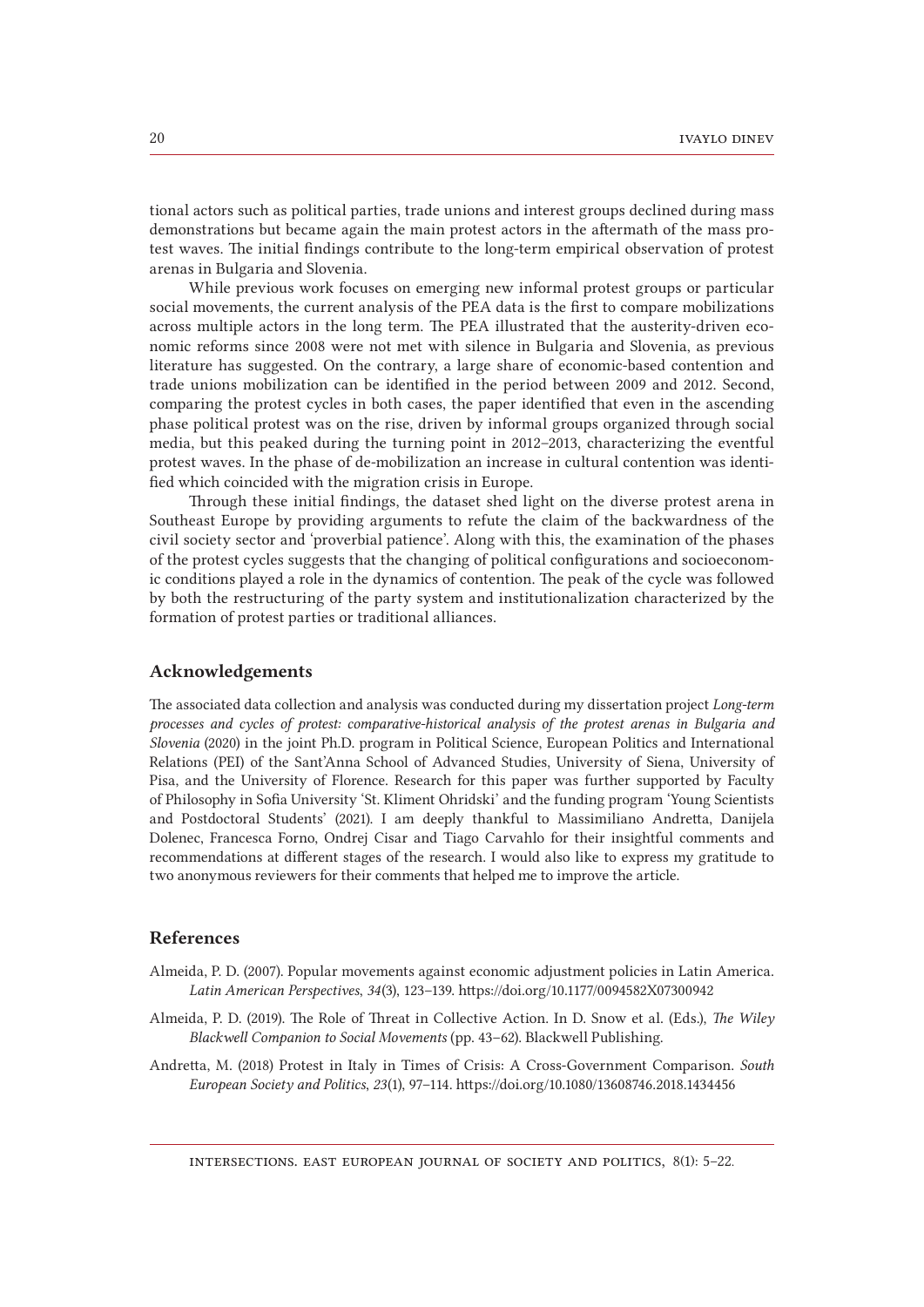Beissinger, M. R. & Sasse, G. (2013). An End to "Patience"? In L. Bartels & N. Bermeo (Eds.), *Mass Politics in Tough Times: Opinions, Votes and Protest in the Great Recession* (pp. 334–370). Oxford University Press. https://doi.org/10.1093/acprof:oso/9780199357505.003.0011

Bohle, D. & Greskovits, B. (2012). *Capitalist Diversity on Europe's Periphery*. Cornell University Press.

- Carvalho, T. M. L. (2018). *Contesting Austerity: A Comparative Approach to the Cycles of Protest in Portugal and Spain under the Great Recession (2008*–*2015)*. PhD thesis, University of Cambridge.
- Císař, O. (2013). A typology of extra-parliamentary political activism in post-communist settings: The case of the Czech Republic. In K. Jacobsson & J. Saxonberg (Eds.), *Beyond NGO-ization: The development of social movements in Central and Eastern Europe* (pp. 139–167). Routledge.
- Dinev, I. (2016). Mahaloto na masovia protest: zimata na 2013 (The Pendulum of the Mass Protest: the Winter of 2013). *Bulgarian Ethnology*, *1*, 51–70.
- Gallup International (2014). *Politicheski protses i obshtestveno mnenie v bulgaria prez 2013 (Political Process and Public Opinion in Bulgaria in 2013)*. Sofia: Gallup International.
- Ganev, V. I. (2014). The legacies of 1989: Bulgaria's year of civic anger. *Journal of Democracy*, *25*(1), 33–45. https://doi.org/10.1353/jod.2014.0006
- Guardiancich, I. (2012). *Recovering from the crisis through social dialogue in the new EU Member States*. ILO.
- Guardiancich, I. (2016). Slovenia: The End of a Success Story? When a Partial Reform Equilibrium Turns Bad. *Europe*–*Asia Studies*, *68*(2), 205–231. https://doi.org/10.1080/09668136.2015.1126805
- Gueorguieva, V. (2017). *Mnozhestva na nesaglasieto (Multitude of Dissent)*. University of Sofia.
- Hutter, S. (2014). Protest Event Analysis and Its Offspring. In Della Porta, D. (Ed.), *Methodological Practices in Social Movement Research*. (pp. 335–367). Oxford University Press. [https://doi.org/](https://doi.org/10.1093/acprof:oso/9780198719571.003.0014) [10.1093/acprof:oso/9780198719571.003.0014](https://doi.org/10.1093/acprof:oso/9780198719571.003.0014)
- Jacobsson, K. & Saxonberg, S. (2013). *Beyond NGO-Ization. The Development of Social Movements in Central and Eastern Europe*. Ashgate.
- Kirn, G. (2012). Slovenia's social uprising in the European crisis: Maribor as periphery from 1988 to 2012. *Stasis*, *2*(1), 106–129.
- Kirov, V. (2012). Bulgaria: collective bargaining eroding, but still existing. In T. Müller et al. (Eds.), *Collective bargaining in Europe: towards an endgame* (pp. 77–92). ETUI.
- Koopmans, R. & Rucht, D. (2002). Protest event analysis. In B. Klandermans & S. Staggenborg (Eds.), *Methods of social movement research* (pp. 231–259). University of Minnesota Press.
- Korsika, A. & Mesec, L. (2014). Slovenia: From Spontaneous Protest to the Renewal of the Socialist Left. *Kurswechsel*, (1), 80–88.
- Krasteva, A. (2016). Occupy Bulgaria: Or, the Emergence of the Post-Communist Contestatory Citizenship. *Southeastern Europe*, *40*(2), 158–187. https://doi.org/10.1163/18763332-04002002
- Kriesi, H., Koopmans, R., Duyvendak, J. W. & Giugni, M. (1995). *New Social Movements In Western Europe: A Comparative Analysis*. UCL Press.
- Kriesi, H., Lorenzini, J., Wüest, B. & Hausermann, S. (Eds.) (2020). *Contention in Times of Crisis: Recession and Political Protest in Thirty European Countries.* Cambridge University Press.
- Lakwijk, F. (2013). *Bulgaria: Selected Issues Paper.* IMF Country Report 14/24; (2013, December 23).